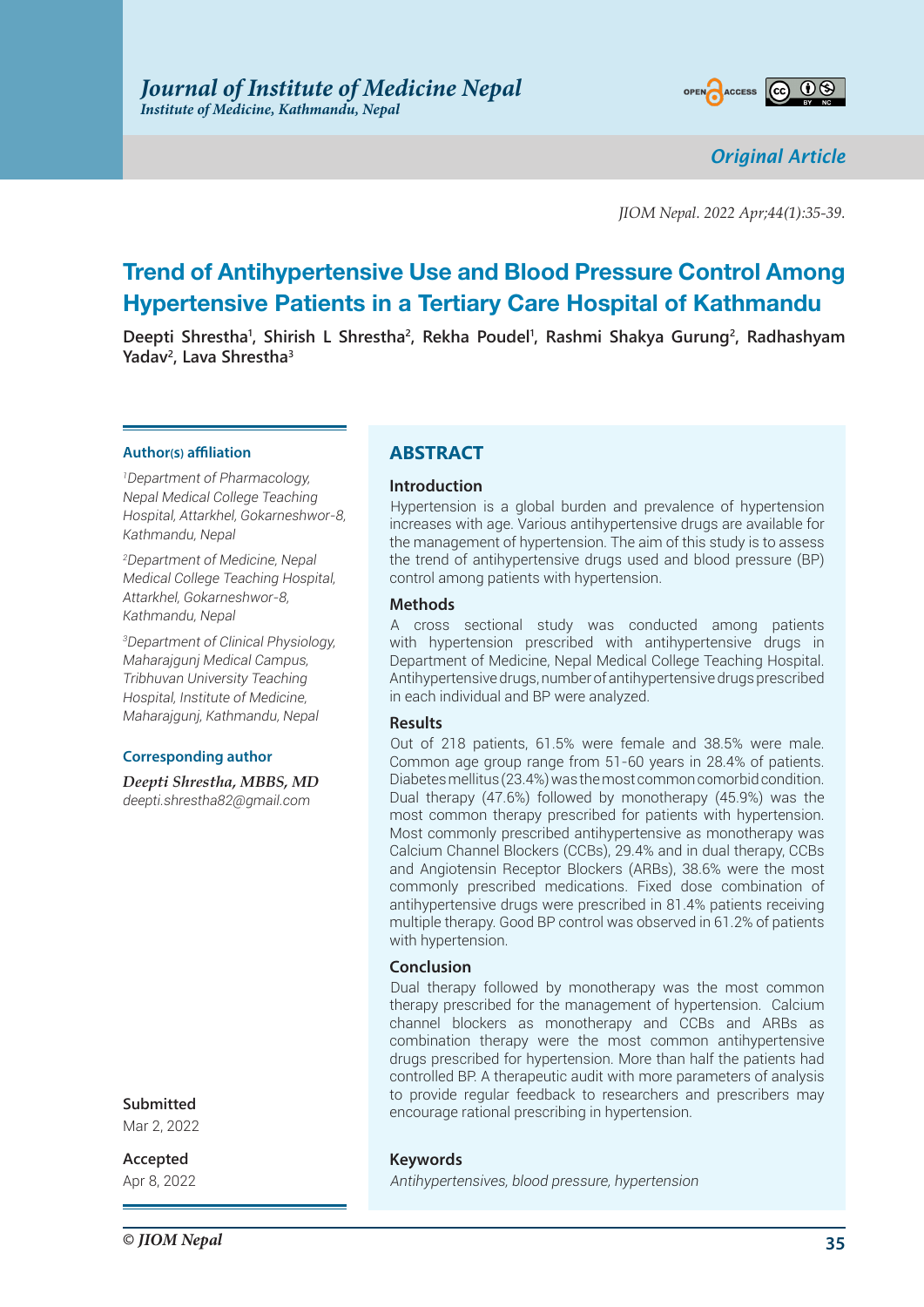# **INTRODUCTION**

The global burden of hypertension is alarmingly<br>high and its prevalence increases with<br>advancing age.<sup>1</sup> According to an estimate<br>by World Health Organization (WHO), 1.28 he global burden of hypertension is alarmingly high and its prevalence increases with advancing age.1 According to an estimate billion adults aged 30-79 years worldwide have hypertension, and about two-thirds of them live in low- and middle-income countries.<sup>2</sup> In Nepal, the prevalence of hypertension has been estimated to be 28.52% by a meta-analysis study.3 Rise in both systolic and diastolic pressure is associated with an increase in cardiovascular morbidity and mortality.4 Approximately 1 in 5 adults (21%) with hypertension have it under control.<sup>2</sup> Decreasing systolic and diastolic pressure by approximately 10 and 5 mm Hg respectively reduces stroke risk by 35-40% and risk of coronary artery disease by 12-16% within five years of treatment duration.5 Therefore it is important to control increased blood pressure.

Single drug use as monotherapy or different agents as combined agents are used to treat hypertension.<sup>5,6</sup> Despite all, many patients of hypertension are under treated and their target blood pressure is not achieved even in developed countries. There is very limited data on prescription of antihypertensive drugs usage and the control of blood pressure. Therefore, this study was carried out to assess the current trend of pattern of antihypertensive drugs used and BP control among patients with hypertension in Medicine Department.

## **METHODS**

A hospital based cross-sectional study was conducted in Nepal Medical College Teaching Hospital (NMCTH), Attarkhel, Gokerneshwor-8, Kathmandu from November 2021 to February 2022 after the ethical approval from Institutional Ethics Committee in Nepal Medical College. This study was conducted in patients with hypertension attending in Medicine out-patient department.

Sample size was determined by the formula: n=(z<sup>2</sup>pq)/d<sup>2</sup>, where, 'n' is sample size, 'z' is standard normal deviate; usually set at 1.96, which corresponds to 95% confidence level, 'p' is the prevalence of patients with hypertension, =28.52%,3 'q' is 100-p, i.e. =100-28.52 =71.48% and 'd' is margin of error, i.e. =6%. By using the formula, n=((1.96)2 X28.52X 71.48)/62 . Thus n=217.54. Hence, 218 patients were studied. Patients vising Medicine OPD, age above 18 years and patient diagnosed with hypertension and taking antihypertensive medicine for at least 3 months were included in this study. Newly diagnosed hypertension, pregnant females, unwilling to participate were excluded from the study. Patients were explained about the aim of the study. Written informed consent was taken from the participants.

Patient demographic profile, antihypertensive drugs, number of antihypertensive drugs, BP etc. were filled up in the pre-designed proforma. Participant BPs was measured in a sitting position, after 5 minutes of rest, on the right arm, and using a mercury sphygmomanometer that was placed at the level of the heart. The systolic and diastolic pressures was read to the nearest 2 mmHg. Systolic BP and diastolic BP was taken at phase 1 and phase 5 of Korotkoff sounds, respectively. The highest of 3 consecutive BP readings taken at 5-minute interval was recorded. Good BP control was defined as a BP < 140/90 mmHg in general population <60 years, Diabetes mellitus (DM) and Chronic kidney disease (CKD); BP <150/90mmHg in general population  $\gamma$ or = 60 years.<sup>6</sup> The collected data was analyzed with SPSS software version 16.00. The result was expressed in number and percentage.

## **RESULTS**

Out of 218 patients, 134 (61.5%) were female and 84 (38.5%) were male. Most common age group

*Table 1. Demographic profile of the patient (n=218)*

| <b>Characteristics</b>                   | Number<br>$(\%)$ |
|------------------------------------------|------------------|
| Gender                                   |                  |
| Female                                   | 134 (61.5)       |
| Male                                     | 84 (38.5)        |
| Age (years)                              |                  |
| <30 years                                | 12(5.5)          |
| $31 - 40$                                | 24 (11)          |
| 41-50                                    | 48 (22)          |
| 51-60                                    | 62 (28.4)        |
| 61-70                                    | 51 (23.4)        |
| 70-80                                    | 12(5.5)          |
| >81 years                                | 9(4.1)           |
| Coexisting disease*                      |                  |
| Ahsent                                   | 130 (59.6)       |
| Present                                  | 88 (40.4)        |
| Diabetes mellitus                        | 51 (23.4)        |
| Dyslipidemia                             | 17 (7.8)         |
| Chronic Kidney Disease                   | 14(6.4)          |
| Chronic Obstructive Pulmonary<br>Disease | 9(4.1)           |
| Hypothyroidism                           | 7(3.2)           |
| Coronary artery disease                  | 3(1.4)           |
| Asthma                                   | 2(0.9)           |
| Chronic Liver Disease                    | 2(0.9)           |
| Deep Vein Thrombosis                     | 1(0.5)           |
| Cerebral Vascular Accident               | 1(0.5)           |
| <b>Rheumatoid Arthritis</b>              | 1(0.5)           |
| Blood pressure control                   |                  |
| Good                                     | 134 (61.2)       |
| Poor                                     | 84 (38.5)        |

*\* ≥1 coexisting disease in patients*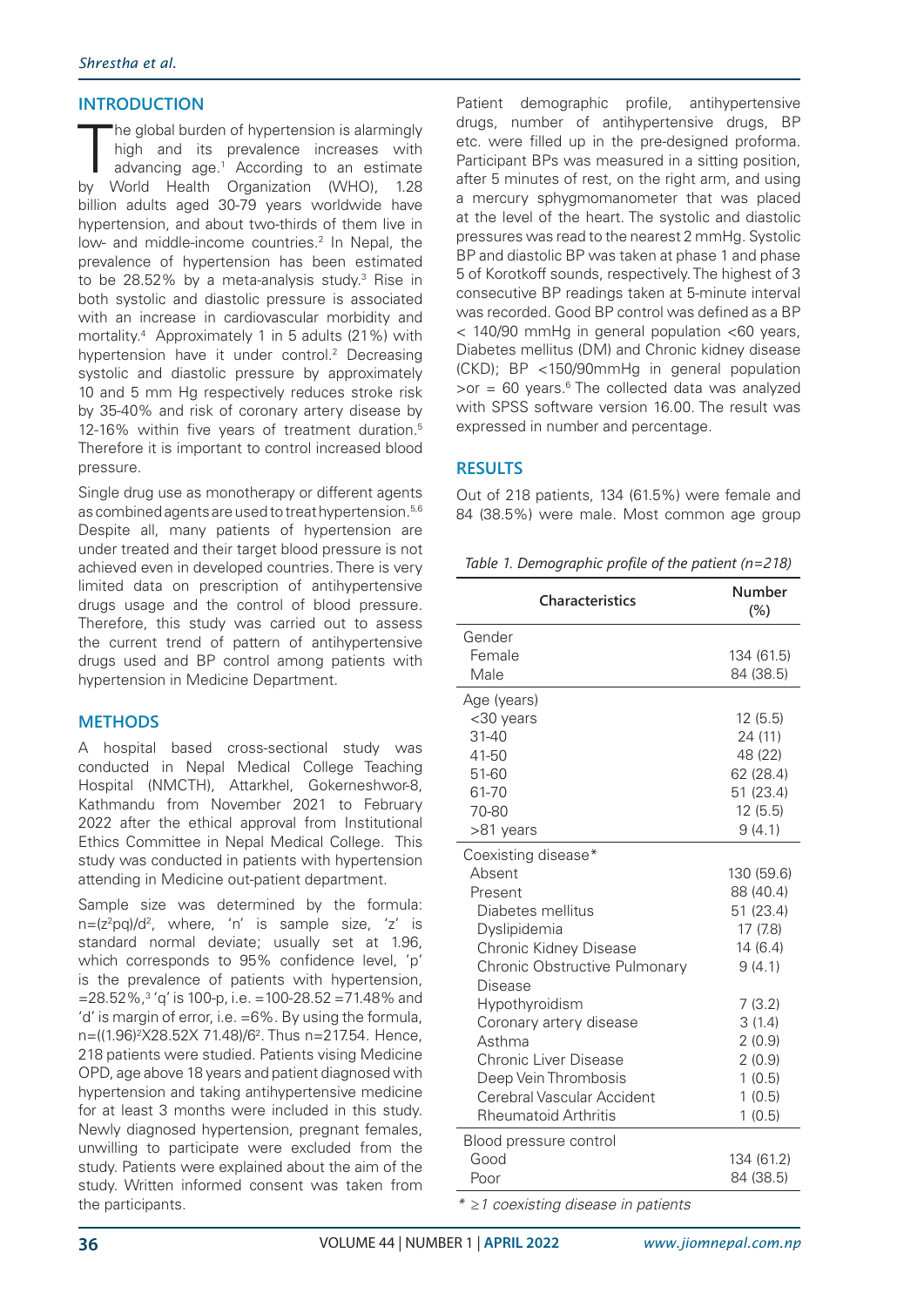| Table 2. Antihypertensive medications used in<br>hypertensive patients |                  |
|------------------------------------------------------------------------|------------------|
| <b>Therapy and Drug Class</b>                                          | Number<br>$(\%)$ |
| Monotherapy                                                            | 100 (45.9)       |
| Combination therapy                                                    | 118 (54.1)       |
| Dual therapy                                                           | 104 (47.6)       |
| Triple therapy                                                         | 13(6)            |
| Quadruple therapy                                                      | 1(0.5)           |
| Monotherapy                                                            | 100 (45.9)       |
| <b>CCB</b>                                                             | 64 (29.4)        |
| <b>ARB</b>                                                             | 34 (15.6)        |
| <b>BB</b>                                                              | 2(0.9)           |
| Dual therapy                                                           | 104 (47.6)       |
| CCB+ARB                                                                | 84 (38.6)        |
| ARB+TD                                                                 | 8(3.7)           |
| CCB+High ceiling diuretics                                             | 4(1.8)           |
| CCB+Alpha blockers                                                     | 2(0.9)           |
| $CCB + BB$                                                             | 2(0.9)           |
| CCB+TD                                                                 | 2(0.9)           |
| ARB+Alpha blockers                                                     | 1(0.5)           |
| $ARB + BB$                                                             | 1(0.5)           |
| Triple therapy                                                         | 13(6)            |
| $CCB+ARB+TD$                                                           | 3(1.4)           |
| CCB+BB+TD                                                              | 2(0.9)           |
| CCB+Alpha blocker+High ceiling<br>diuretics                            | 2(0.9)           |
| CCB+ ARB+Alpha blocker                                                 | 2(0.9)           |
| CCB+ARB+BB                                                             | 1(0.5)           |
| CCB+BB+High ceiling diuretics                                          | 1(0.5)           |
| CCB+High ceiling diuretics+                                            |                  |
| Potassium sparing diuretics                                            | 1(0.5)           |
| ARB+BB+Thiazide                                                        | 1(0.5)           |
| Quadruple therapy                                                      | 1(0.5)           |
| CC+BB+TD+ARB                                                           | 1(0.5)           |

*Table 2. Antihypertensive medications used in* 

*ARB : Angiotensin receptor blockers, BB : Beta blockers, CCB : Calcium channel blockers (Dihydropyridines), TD : Thiazide diuretics*

range from 51-60 years, 62 (28.4%), followed by 61- 70 years, 51 (23.4%) and 41-50 years, 48 (22%). Comorbidities were present in 88 (40.4%) patients. Diabetes mellitus was seen as the most common comorbid condition in about 51 (23.4%) patients, followed by dyslipidemia 17 (7.8%), CKD 14 (6.4%) and chronic obstructive pulmonary disease (COPD) 9 (4.1%) as shown in table 1. In our study, 104 (47.6%) of patients were most commonly prescribed with dual therapy followed by monotherapy 100 (45.9%), triple therapy 13 (6%) and quadruple therapy 1(0.5%) as shown in Figure 1.

Table 2 shows different group of antihypertensive drugs prescribed in a patient. Calcium channel blockers (CCBs) were the most commonly prescribed antihypertensive medications as



*Figure 1. Number of drugs prescribed in each prescription (n = 218)*

monotherapy in 64 (29.4%) patients, followed by angiotensin receptor blockers (ARBs) in 34 (15.6%) patients. In dual therapy, CCBs+ARBs were the most commonly prescribed in 84 (38.6%) patients, followed by ARBs+ TD (thiazide diuretics) in 8 (3.7%) patients. Similarly in triple therapy CCB+ARB+TD were prescribed in 3 (1.4%) patients. Among the patients receiving multiple therapy, 96 (81.4%) patients received fixed dose combination (FDC) of antihypertensive drugs. In our study, good control of BP was observed in 134 (61.2%) patients (Table 1).

# **DISCUSSION**

Hypertension is one of the most common non communicable disease over worldwide. It is a primary risk factors for several clinical conditions like stroke, ischemic heart disease, heart failure and peripheral arterial disease, kidney disease as well as dementia due to cerebral small vessel disease.7 Various guidelines are formulated for better treatment, less adverse effects and cost effective.8 Prescription analysis are important for our healthcare system to perform medical audits and promote the health and wellbeing of the community by scrutinizing and promoting therapeutic regimens. Such studies are crucial for refinement of clinical practice because they are the foundations for formulation and execution of drug prescribing and drug dispensing policies at the local as well as national level.

In this study it was observed that the incidence of hypertension was higher in female which is similar to other studies in which female were found to be more common.<sup>9-11</sup> The present study observed that hypertension was more common in patients of age group 51-60 years followed by 61-70 years and 41-50 years which is similar to the study done by Kumar et al, in which 41-50 years (34%) followed by 51- 60 (28%) and 61-70 (16%) were the common age group.12 Other studies also found that hypertension was more common in age above 40 years.<sup>11,13</sup> Prevalence of hypertension increases with age due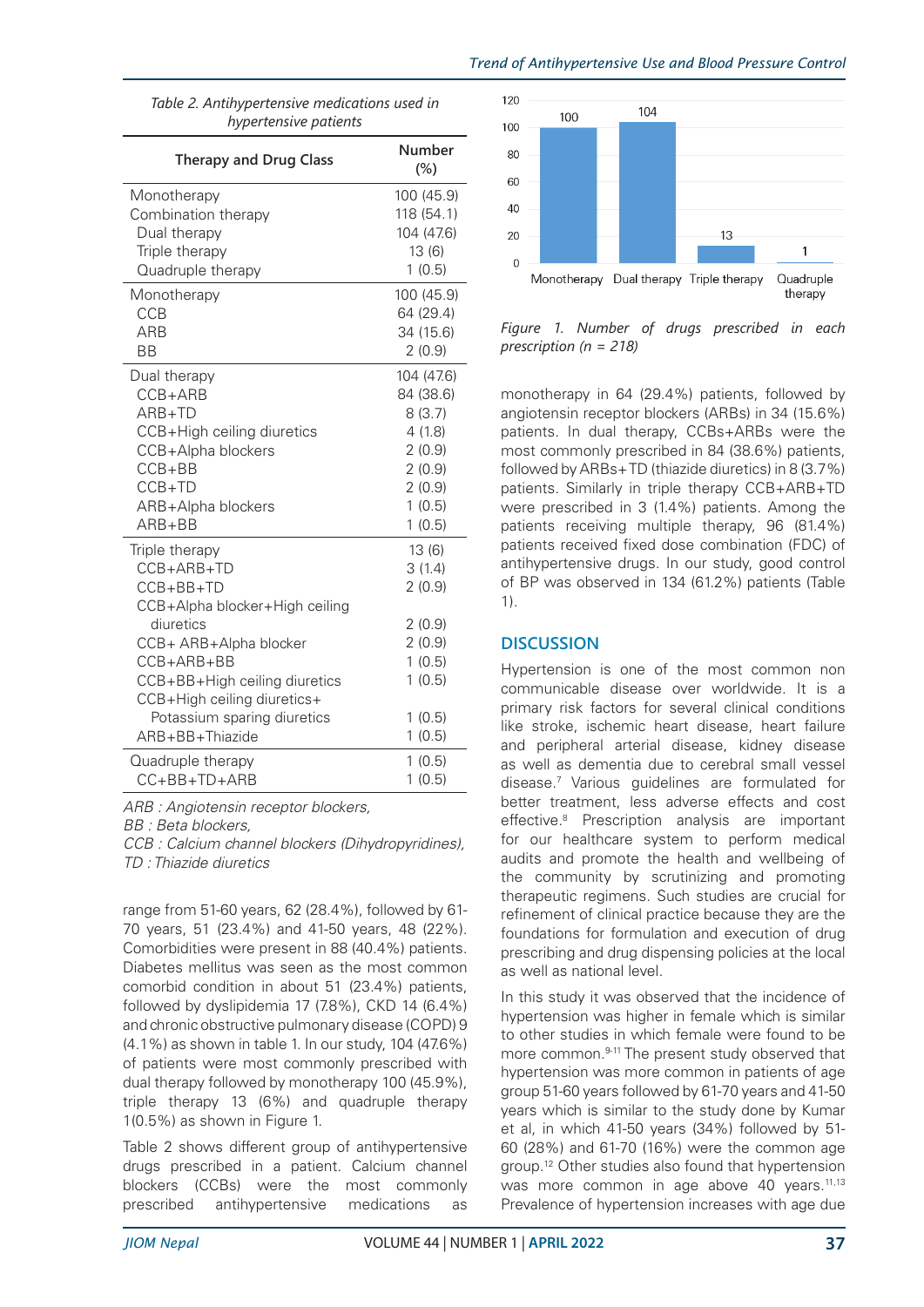to increased arterial wall stiffness that occurs due to increased metabolic disorder, inflammation and neurohormonal disorder.1

In this study, 40.4% of the patients showed one or more comorbidities. DM was the most common comorbidity associated with hypertension. Similar study were also seen in other studies where DM was the common comorbidity associated with hypertension.<sup>9,10,13</sup> Hypertension and DM are common comorbidities. Hypertension is twice as frequent in patients with diabetes compared with those who do not have diabetes.<sup>14</sup>

Most of the antihypertensive drugs were prescribed in dual therapy which is similar to other studies done by Adejumo et al and Kumar et al where dual therapy was commonly seen in 49.6% and 61% respectively.11,12 As per guidelines, monotherapy is the first line of treatment followed by dual and multiple therapy if not controlled by monotherapy.

In our study, CCBs were the most commonly used antihypertensive drugs as monotherapy and CCBs and ARBs were the most commonly prescribed combination in the dual therapy. Similar study was also seen in previous studies done by Ahmed et al and Lamsal et al.<sup>13,15</sup> Joint national committee (JNC) 8 recommends the use of ACEIs, ARBs, thiazide diuretics and CCBs alone or in combination for management of hypertension, thus suggesting trend of prescription is in conformity with guidelines.6 Among the multiple antihypertensive drugs use, majority of the patients were prescribed with FDC. Fixed dose combination is a rational approach for achieving optimal therapeutic benefits while minimizing pill-burden. Decrease in number of medicines will be convenient for the patients and lead to more therapeutic adherence, resulting in better clinical outcomes and cost-effectiveness.<sup>16</sup>

Good BP control was observed in 61.2 % of patients in this study. Similarly Good BP control was seen in 49.6% using the same criteria.<sup>17</sup> Controlled BP prevents from further complication of hypertension. Apart from pharmacotherapy, life style modification such as alcohol and sodium intake, smoking cessation, physical activity level and dietary pattern play the greater role in controlling the BP.<sup>18</sup> Adherence to medicine also play the important role in controlling BP.19, 20

### **CONCLUSION**

The current study shows that dual therapy followed by monotherapy was the most common therapy prescribed for the management of hypertension. Calcium channel blockers as monotherapy and CCBs and ARBs as combination therapy were the most common antihypertensive drugs prescribed for hypertension. More than half the patients had controlled BP. Regular therapeutic audits, including more parameters in analysis and providing regular feedback to prescribers will be immensely beneficial for encouraging rational prescribing in hypertension.

### **FINANCIAL SUPPORT**

The author(s) did not receive any financial support for the research and/or publication of this article.

### **CONFLICT OF INTEREST**

The author(s) declare that they do not have any conflicts of interest with respect to the research, authorship, and/or publication of this article.

### **ACKNOWLEDGEMENT**

We express our gratitude towards all the faculties. residents, interns and staff of Medicine OPD, NMCTH, for their help during this study.

### **REFERENCES**

- 1. Zhongjie Sun. Aging, Arterial Stiffness, and Hypertension. Hypertension 2015; 65: 252-6. doi: 10.1161/ hypertensionaha.114.03617
- 2. World Health Organization (WHO). Hypertension [Internet]. Available at: https://www.who.int/news-room/fact-sheets/detail/ hypertension. [Accessed on 4th Sept, 2021].
- 3. Shrestha DB, Budhathoki P, Sedhai YR, et al. Prevalence, awareness, risk factors and control of hypertension in Nepal from 2000 to 2020: A systematic review and meta-analysis. Public Health Pract 2021; 2: 1-14.
- 4. Sutlers M. Systemic hypertension. Current medical diagnosis and treatment. 50th edition. USA: McGraw Hill Lange; 2019.
- 5. Harrison T, Isselbacher K, Wilson J. Harrison's principles of internal medicine. 20th ed. New York: McGraw Hill; 2019.
- 6. James PA, Oparil S, Carter BL, et al. 2014 evidence based guideline for the management of high blood pressure in adults: report from the panel member appointed to the eight Joint national committee (JNC 8). J Amer Med Assoc 2014; 311: 507-20.
- 7. Carey RM, Muntner P, Bosworth HB, Whelton PK. Prevention and Control of Hypertension: JACC health promotion series. J Am Coll Cardiol 2018; 72(11): 1278-1293.
- 8. Schwartz C, McManus RJ. What is the evidence base for diagnosing hypertension and for subsequent blood pressure treatment targets in the prevention of cardiovascular disease? BMC Med 2015; 13: 256.
- 9. Sapkota B, Shrestha H, Khatri N, Shrestha K. Prescribing pattern of anti-hypertensive drugs and adherence to JNC VII Guideline. Proceedings 2019; 6, 11.
- 10. Roy US, Khandaker NR, Uddin S, Khan MR, Sarker NR. J Shaheed Suhrawardy Med Coll 2016; 8(2): 39-43.
- 11. Adejumo O, Okaka E, Iyawe I. Prescription pattern of antihypertensive medications and blood pressure control among hypertensive outpatients at the University of Benin Teaching Hospital in Benin City, Nigeria. Malawi Med J 2017; 29: 113-7.
- 12. Kumar A, Malhotra A, Malhotra P, Mantoo S. Prescribing patterns of antihypertensive drugs: An observational hospital based study in outpatient department of a medical college in North India. J Med Sci Clin Res 2020; 8: 228-36.
- 13. Ahmed A, Saqlain M, Tanveer M et al. Prescribing Patterns of Antihypertensive Drugs in Patients Attending Tertiary Care Hospitals in Pakistan. SN Compr Clin Med 2021.